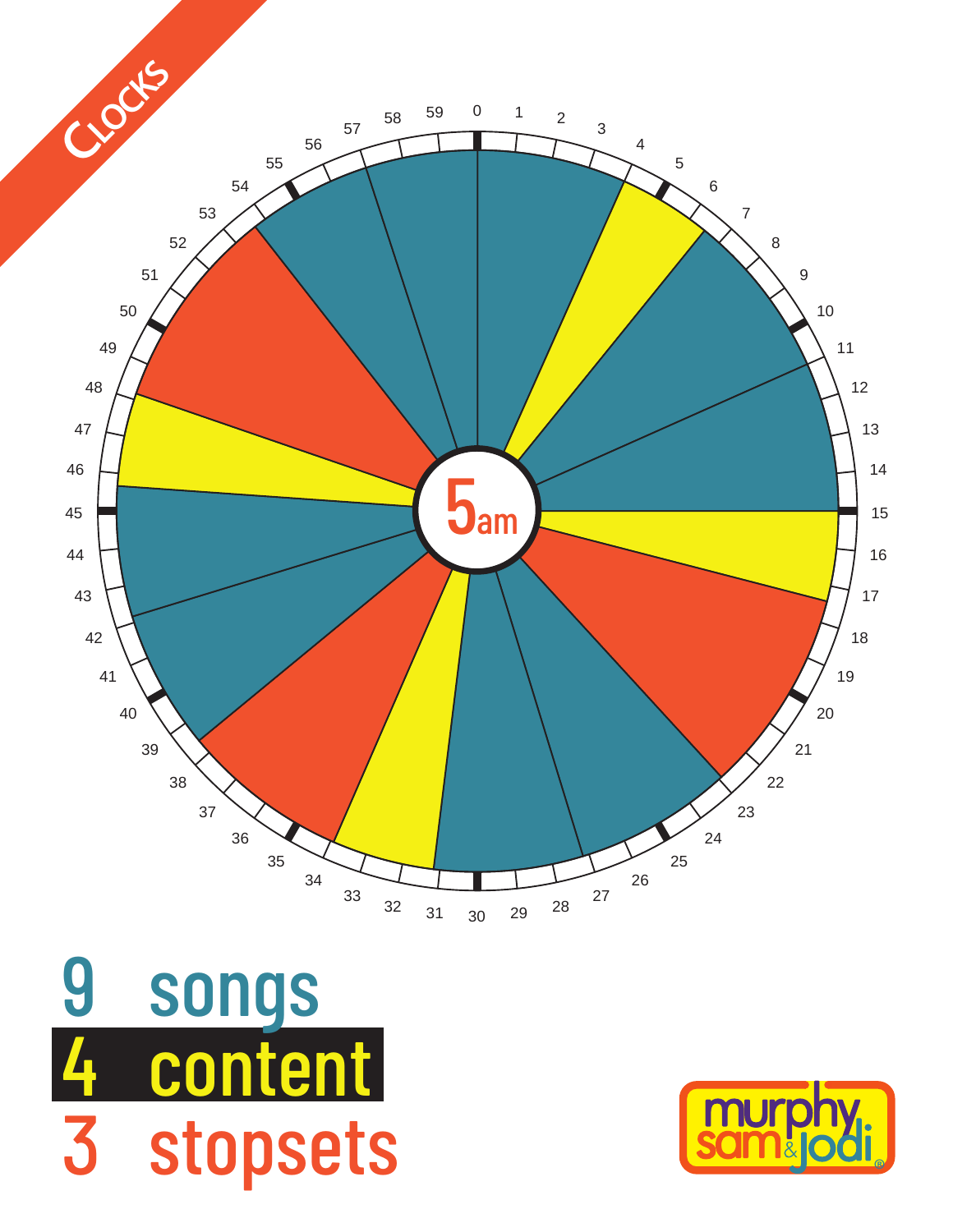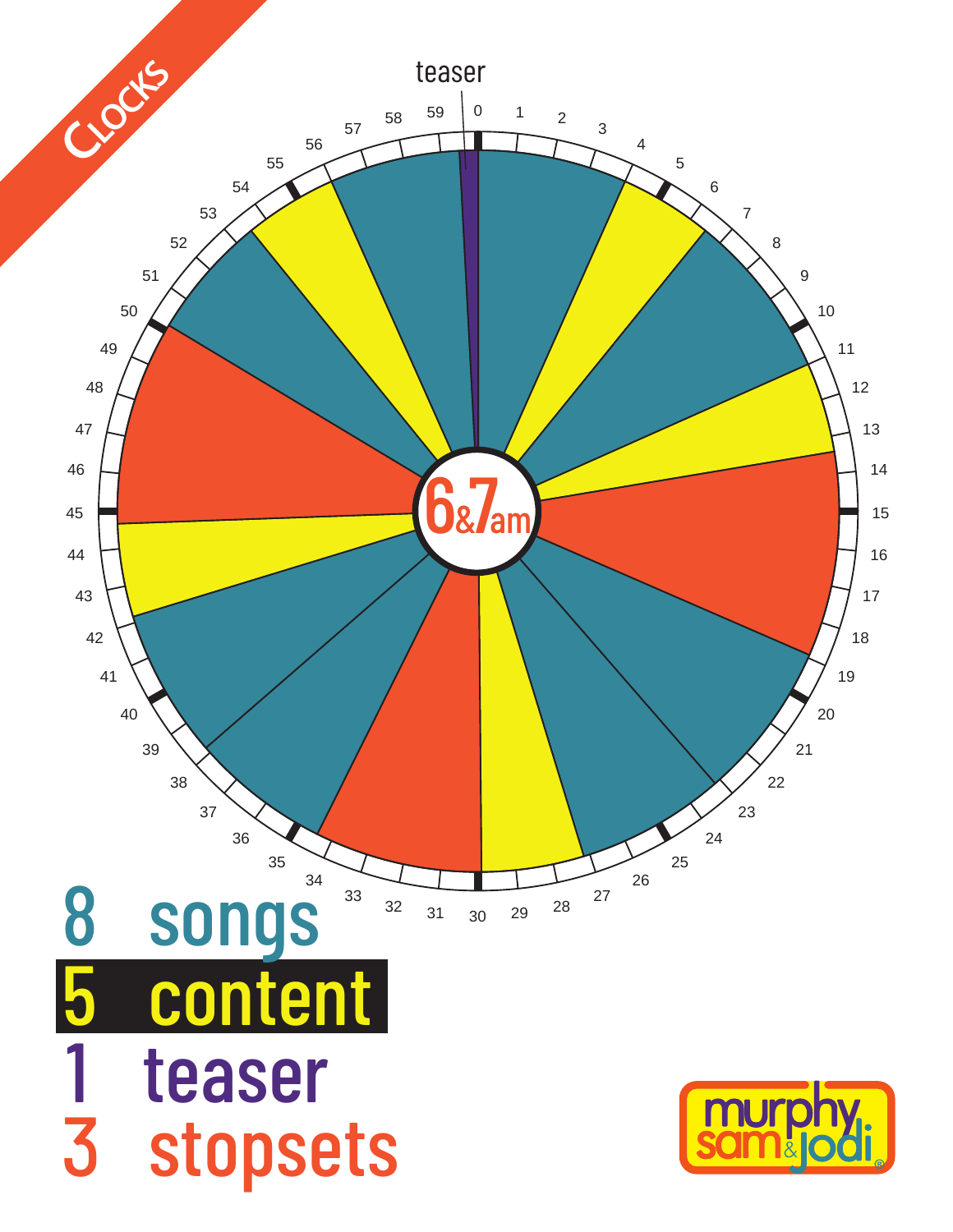

songs content 2or3 stopsets